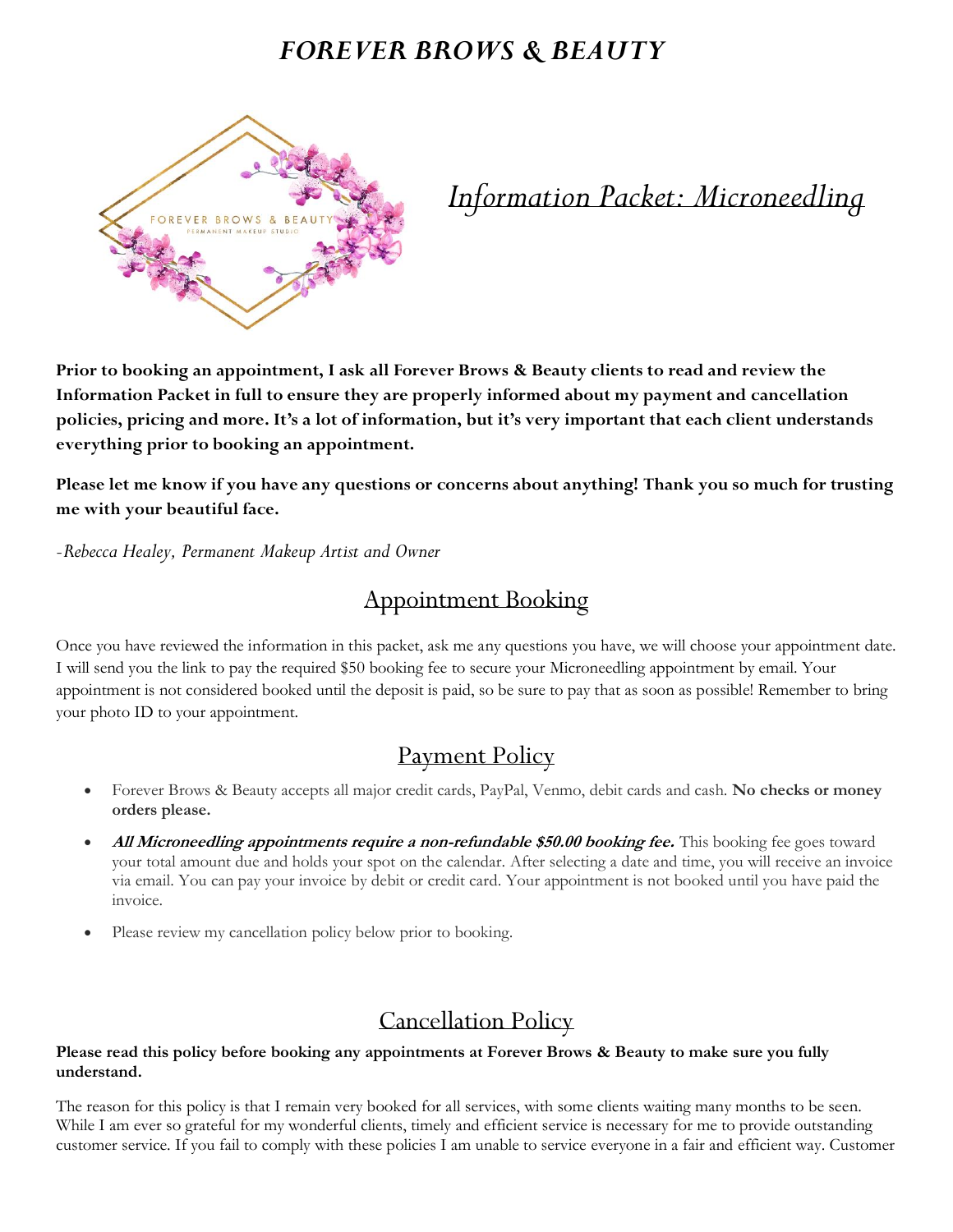satisfaction is my highest priority, and these policies exist to give all clients the absolute best experience possible. I am so thankful for your business and welcome any inquiries about this policy!

For all permanent makeup appointments, a **48 hour notice is required** to cancel or reschedule your appointment. I just ask that you please call and let me know, (voice mail if necessary), text or email me at least 48 hours prior to your appointment time to cancel or reschedule. Should you fail to cancel or reschedule your appointment at least 48 hours before your appointment, you will forfeit your booking deposit. Should you wish to reschedule your appointment at that point, you definitely can! You will have to pay another non-refundable deposit to book another date.

**Should you cancel or reschedule your appointment within 12 hours of your appointment, or no call/no show**, you will not only forfeit your booking deposit but also will be required to pay the full balance of your missed appointment cost before you can re-book with us. Once you pay the full cost of your original missed appointment, another deposit must be paid which will go toward the new appointment cost to book another appointment. As usual, the balance of the new appointment cost is due at the time of the new appointment.

**Should you cancel or reschedule your free 6 week touch up appointment within 12 hours, or no call/no show** for your appointment, you will be required to pay for your touch-up. Touch-up prices are listed in our pricing menu.

**If you are over 15 minutes late to any appointment, you will be asked to reschedule, and the same policies above will apply.** This is because all clients receive thorough consultations and detailed, precise work. As a result, I will not rush your appointment or others. Therefore, if you are more than 15 minutes late to your appointment you will forfeit your deposit and be required to pay for the balance of your appointment before you can re-book.

**There will be no exceptions to this policy. By booking your appointment with Forever Brows & Beauty, you acknowledge that you have read, understand, and agree to the Cancellation Policy.**

## FREQUENTLY ASKED QUESTIONS

### **Are you certified and licensed to operate?**

Yes! Rebecca is a certified permanent makeup artist; she has received certification from experienced permanent makeup artists and training academies. She has also received extensive training and certification in Blood Borne Pathogens and First Aid as deemed necessary for tattoo artists by the Occupational Safety and Health Administration. It's crucial that you choose not only a certified permanent makeup artist, but also a licensed one to ensure your health is protected!

### **Who is a good candidate?**

The simple answer is: anyone that wants to rejuvenate their skin, reduce the appearance of fine lines/wrinkles, reduce visibility of acne scarring, brighten their complexion, and have firmer/more youthful skin. Microneedling can also reduce the size of pores and causes the body to produce new collagen.

### **Who is NOT a good candidate?**

Taking blood thinners Skin irritations near the area such as sunburn History of keloid scarring Auto-immune deficiencies Pregnant/nursing women Having an active break out/acne or skin infection Currently on Accutane/Isotretinoin (must stop use at least 6 months prior) Chemotherapy patients will need to check with their physician and provide a doctor's note

### **2 FOREVER BROWS & BEAUTY INFORMATION PACKET**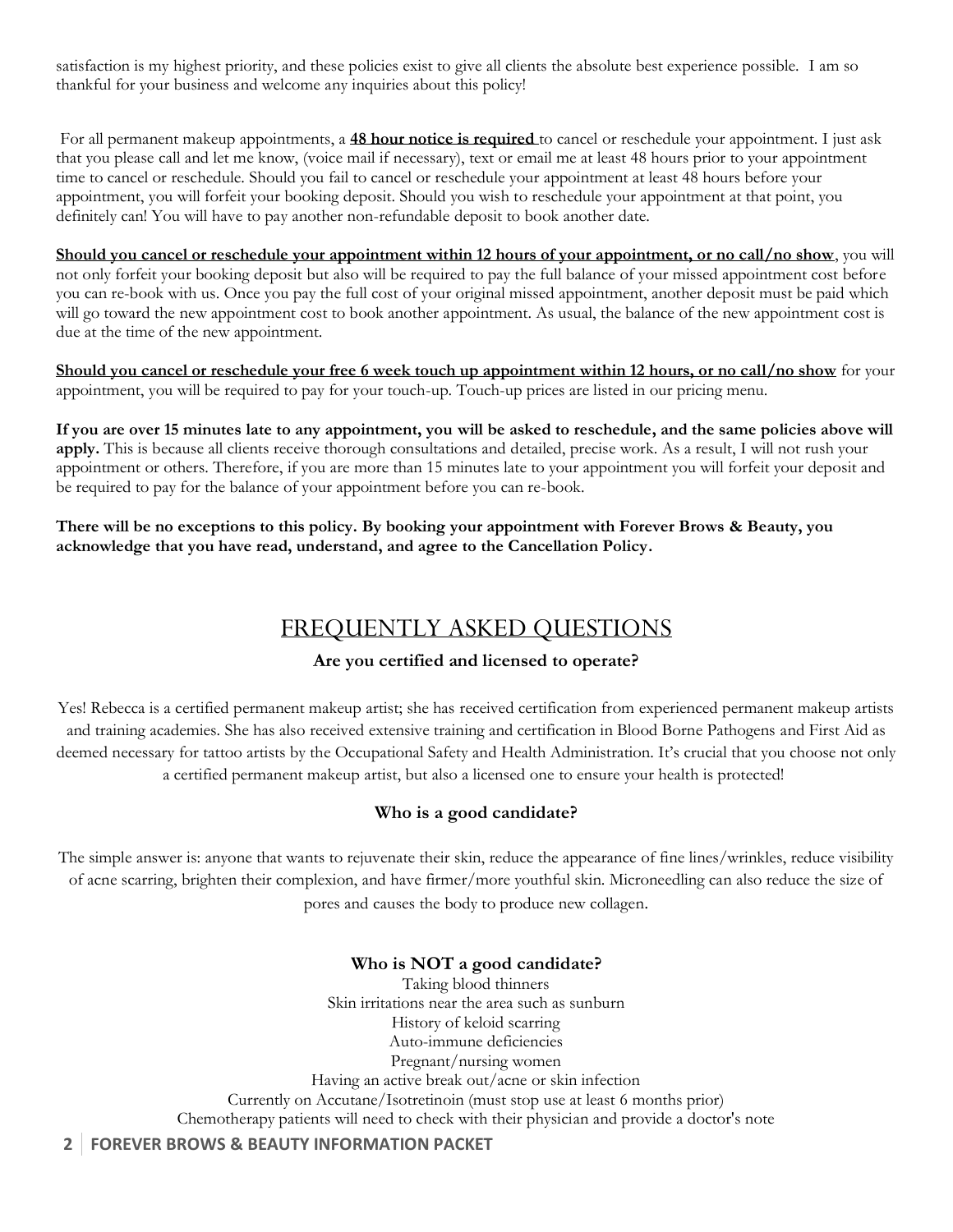# *FOREVER BROWS & BEAUTY*

#### **Does it hurt?**

Every client is different and pain tolerance varies by client. Most clients describe the pain level as minimal. At Forever Brows & Beauty, I use the best topical lidocaine cream available to minimize discomfort. That being said, you may feel some discomfort after the treatment; most people would describe the feeling a slight sunburn/tight sensation.

#### **Should I wear makeup to my appointment?**

Ideally no. Please come with a base face to your appointment. While I do clean the skin before we apply numbing it saves a lot of time if your skin is already free from makeup.

## **Microneedling Services & Pricing**

| <b>Full Face:</b> | $$150$ (Approx. 1 hr, 30 mins) |
|-------------------|--------------------------------|
| Chest:            | $$125$ (Approx. 1 hr)          |
| Neck:             | $$85$ (Approx. 50 mins)        |

## **Bundle and Save**

|  | Face & Neck: $$225$ (Approx. 2 hrs); \$10 Savings                |
|--|------------------------------------------------------------------|
|  | Chest & Neck: $$200$ (Approx. 2 hrs); \$10 Savings               |
|  | Face, Neck & Chest: \$325 (Approx. 2 hrs, 30 mins); \$35 Savings |

| Spot Treatment: \$75 |      | (Approx. 45 mins) |
|----------------------|------|-------------------|
| Back of Hands: \$85  |      | (Approx. 50 mins) |
| Strech Marks:        | \$85 | (Approx. 50 mins) |

**See the next section for Preparation/After Care Instructions!**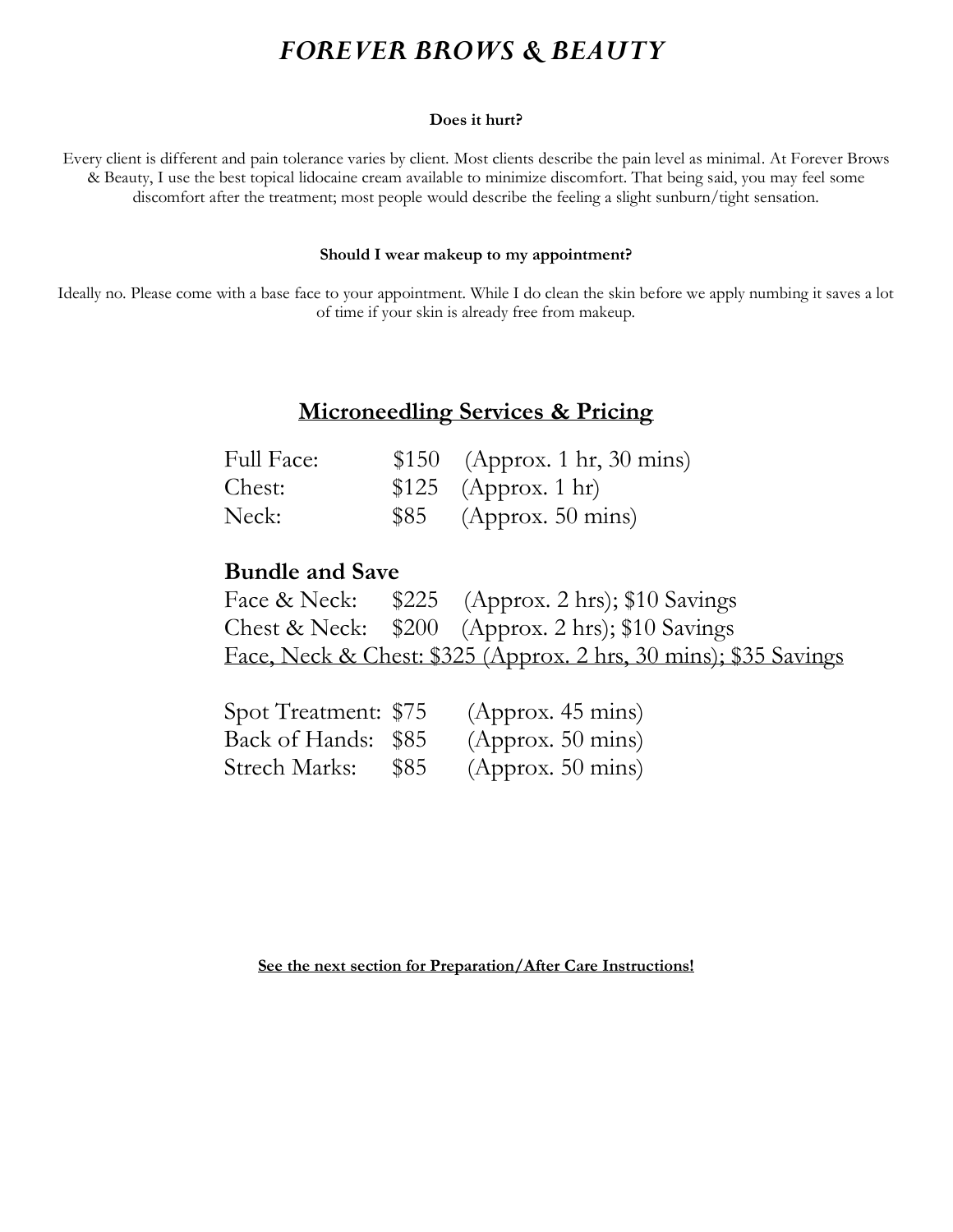

# Preparing for Your Microneedling Appointment

**Preparation is key for the best results. Please read all preparation steps to ensure you have a safe and successful Microneedling session. If you have any concerns or questions please let us know prior to your appointment.**

- The area(s) to be treated must be free of any active acne, cold sores or infection.
- If you are on blood thinners, you must be off of the medication prior to the procedure with your physician's written approval.
- If you have been on or are currently on Accutane/Isotretinoin you must stop use at least 6 months prior to the procedure.
- Absolutely NO SUN exposure to the planned treatment area(s) 30 days prior to the procedure and ZERO sun exposure to the treated area(s) until the pinkness subsides.
- Drink plenty of water starting 48 hours before your appointment; stay hydrated for best results.
- Do not wear any makeup to your appointment. And no makeup for at least 3-5 days post treatment.
	- o New makeup is **highly recommended** to prevent infection or bacteria from prior use causing breakouts/infection.
- Your skin will be cleaned with a medical grade cleanser prior to applying the topical numbing cream.
	- o The numbing cream will sit on the treatment area for about 20 minutes before the Microneedling begins.
- The treated area WILL be very red for the first 24 hours and will gradually lighten over the next several days; it will feel like a sunburn.
- **Plan to have 3-5 days of downtime after your appointment.**
	- You will need to purchase the recommended aftercare products (see last page) **prior to your appointment.**
		- o Do not use any other skin care products aside from the products listed for the first 10 days.

## Microneedling Post Care Treatment

- o Keep the treated area(s) clean and moisturized—using recommended products on last page.
- Immediately After: Your skin will feel hot/warm like a sunburn, **DO NOT** apply ice to the area.
	- o A lukewarm compress or washing with lukewarm water will help relieve the heat. Icing or using very cold water will hinder the natural healing process.
	- o Heat is good—it means your body is working to heal the areas.
	- o If you are experiencing discomfort you can take ibuprofen or Tylenol
- Days 1-3: Your skin will appear red/pink, feel very dry, itchy and tight. Some flaking is normal.
	- o Deeper areas will appear redder longer and may scab. **DO NOT PICK!**
	- o Use the CeraVe (with SPF) moisturizer multiple times a day to keep the area(s) hydrated during the healing phase

### **4 FOREVER BROWS & BEAUTY INFORMATION PACKET**